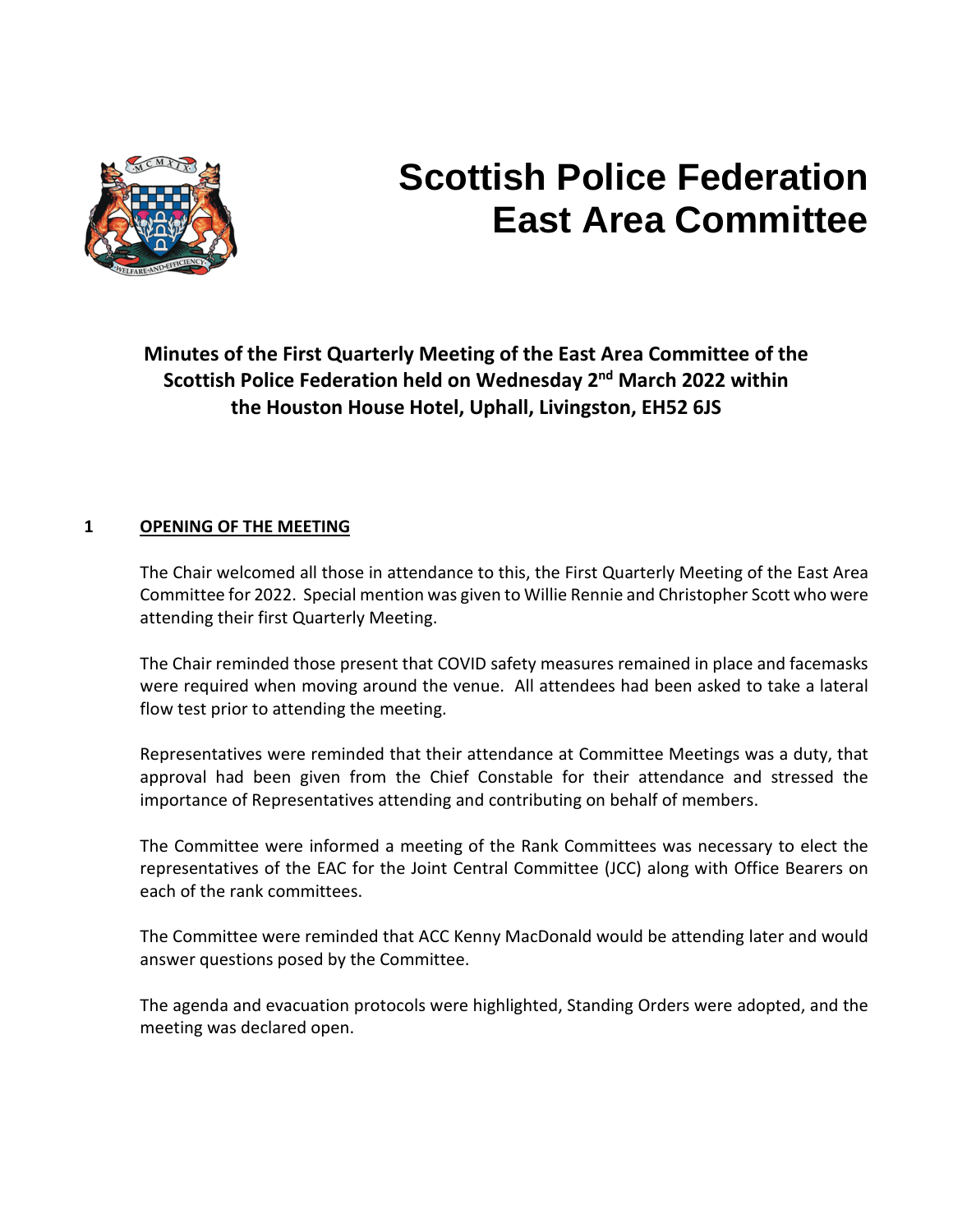#### **2 ATTENDANCE**

Inspector Mark Murphy C - Forth Valley Inspector Martin Vickerman C - Forth Valley Sergeant David Reid C - Forth Valley Sergeant Christopher Scott C - Forth Valley Constable Lyn Redwood C - Forth Valley Constable Allan Lapsley C - Forth Valley

Inspector Norman Towler **E** - Edinburgh Inspector Mark Sherman E - Edinburgh Inspector Peter Jones E - Edinburgh Inspector Neill Whiteside E - Edinburgh Sergeant Heather Macintyre E - Edinburgh Sergeant Christopher Richardson E - Edinburgh Sergeant Willie Rennie F - Edinburgh Constable Stevie Neilson E - Edinburgh Constable David Davison E - Edinburgh Constable Richard Wood E - Edinburgh Constable Euan Sinclair **E** - Edinburgh

Inspector James McLaren P - Fife Inspector Ian Stephen P - Fife Sergeant Craig Menzies P - Fife Sergeant David Hayes P - Fife Constable John Turley P - Fife Constable Ben Pacholek P - Fife

Andrew Malcolm Chair Stephen Clark Secretary Graham Ross Vice-Chair Heather Macdonald **Deputy Secretary** 

- 
- 
- 
- 
- 
- 
- 
- 
- 
- 
- 
- 
- Inspector Michelle Ritchie J The Lothian's & Scottish Borders
- Inspector Andrew Toombs J The Lothian's & Scottish Borders
- Inspector David Hughes J The Lothian's & Scottish Borders
- Sergeant Ross Drummond J The Lothian's & Scottish Borders
- Sergeant James Gowling J The Lothian's & Scottish Borders
- Sergeant Bryan Jones J The Lothian's & Scottish Borders
- Constable Gareth Watt J The Lothian's & Scottish Borders

- 
- 
- 
- 
- 
-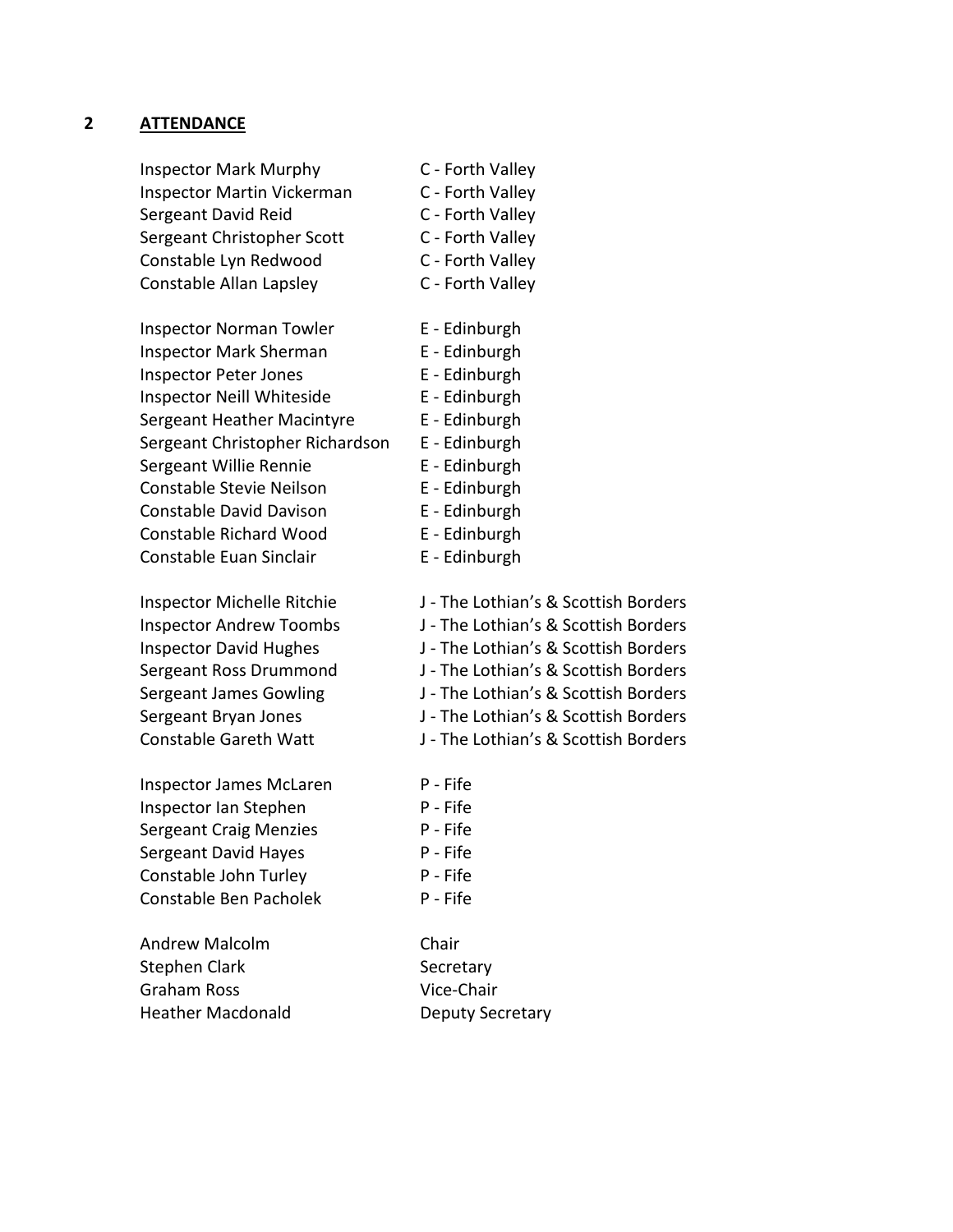#### **3 APOLOGIES**

Apologies received from Darren Gallagher, Kevin Taylor, Gavin Grant, Graeme Mathers, Craig Fogg, Eric Dickson, Anne Begley, Liam Harman, and Michael Williamson.

#### **4 MINUTES OF THE PREVIOUS MEETING**

Those present approved the minutes of the previous meeting held on Wednesday 1st December 2021. The minutes had previously been circulated to the Committee via Teams.

#### **5 SEPARATES – MEETINGS OF THE RANK COMMITTEES**

The Committee broke into rank committees and elected Office Bearers, JCC Representatives and Reserves.

#### **6 MATTERS ARISING**

#### **(a) JOINT CENTRAL COMMITTEE UPDATE**

The Secretary informed the Committee that the last meeting of the Joint Central Committee (JCC) had taken place within the SPF Office in Dundee on Tuesday 8<sup>th</sup> and Wednesday 9<sup>th</sup> February 2022 and the Committee were updated as per the agenda papers. Points worthy of note included the following:

#### **Legal Update:**

**Allard** – Remains ongoing.

**Holiday Pay** – Remains ongoing.

**WhatsApp** – The right to appeal to the Supreme Court has been refused. The legal position and advice were awaited from Queens Counsel. Further right of appeal would be to Europe. Remains ongoing.

**The Sheku Bayoh Public Inquiry** – The first Hearing is due to commence on 10<sup>th</sup> May 2022. PSoS and SPF continue to provide support to those officers involved. Ongoing.

**Judicial Reviews –** Currently two ongoing, one in relation to the pension provisions provided to unmarried partners in the '87 Scheme and, the other a request for legal opinion from Junior Counsel in respect of rest day banks and the failure of adherence to Regulation, i.e., the Chief Constable must re-roster within 4 days.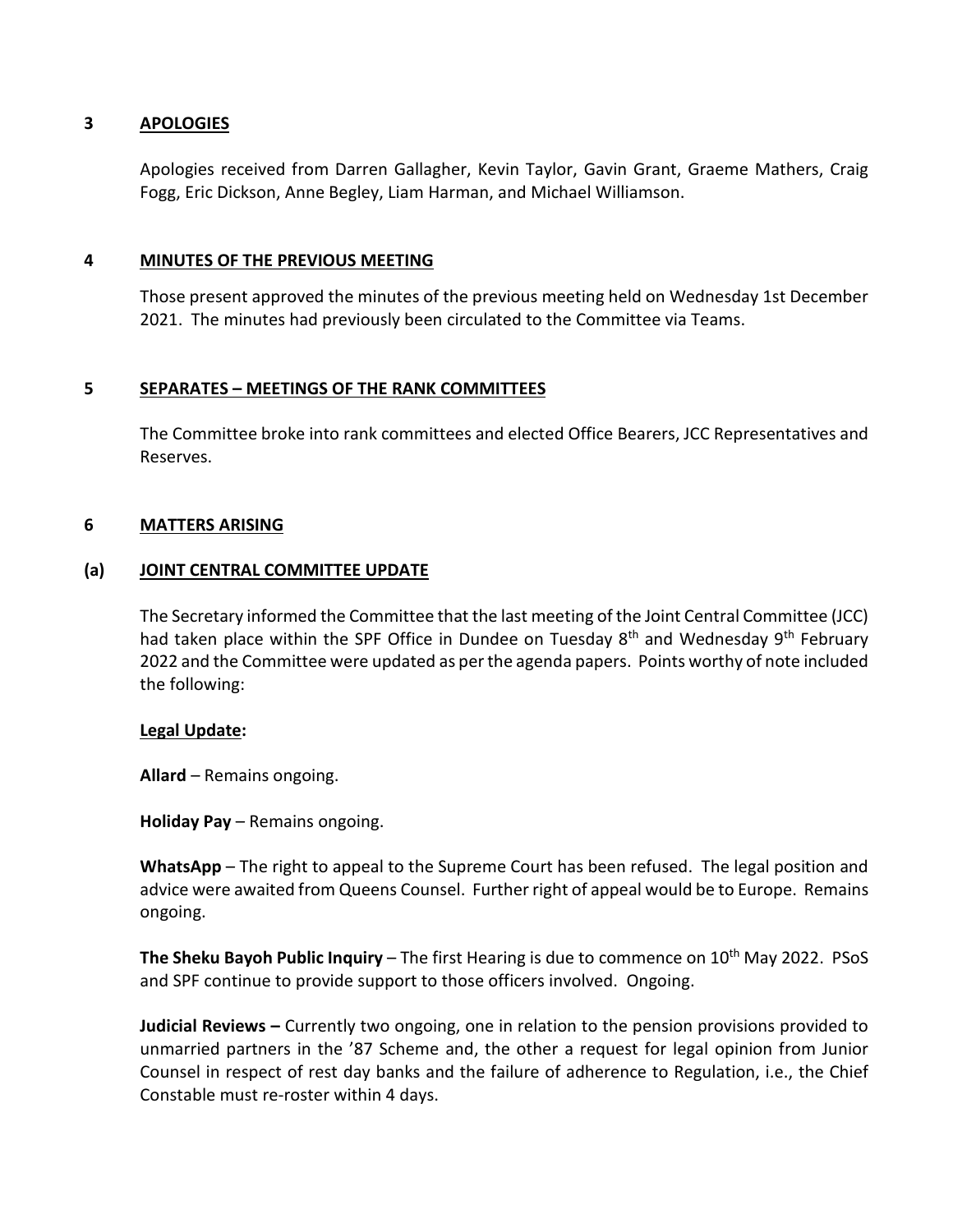**Appeals** – Two appeals were heard – both were declined by the JCC.

## **PNB (POLICE NEGOTIATING BOARD)**

The Secretary informed the Committee the last PNB meeting had been held on  $16<sup>th</sup>$  February 2022. The Committee were updated as per the agenda papers. Points worthy of note were:

**Pay Claim 2022** – Staff Side lodged 2022 pay claim on 16 February 2022. Discussions ensued, which included members expressing thanks for the transparency in publishing the pay claim and for the work that had been carried out in relation to the Pay Claim. Local representatives highlighted having received positive feedback from members.

**PNB EWG (Equality Working Group)** – Staff Side previously lodged the claim for increased provision in relation to Maternity to align policing in Scotland with the rest of the UK. Remains ongoing.

**Inspecting Ranks Working Hours** – Work remains ongoing.

**In-service Compensation Scheme** – This remains on the agenda of the Scottish Police Consultative Forum; however, the group has not met for some time. Remains ongoing.

**Queens Platinum Jubilee** – Staff Side have submitted application for an additional Public Holiday in either May or June 2022. There has been a delay due to official side concerns regarding the operational impact. Remains ongoing.

The next full PNB meeting has been scheduled for June 2022. (Exact date to be confirmed).

#### **PENSIONS**

The Committee discussed the recent pension changes and consultations issued by Scottish Government. These were focused on JCC Circular 1/2022 – The Police Pensions (Amendment) (Scotland) Regulations 2022 and SPPA 2/2022 in relation to changes in the PPS 1987 from 1<sup>st</sup> April 2022, which enabled unrestricted commutation for those aged 50 years of age and who had completed 25 years police service. Previously this had been subject to a commutation cap (x 2.25). SPF and other UK Staff Associations have been trying for years to achieve this change as part of pension reforms.

The Committee were reminded that the SPF can provide information regarding the various schemes but are not suitably qualified to provide any pension or financial advice.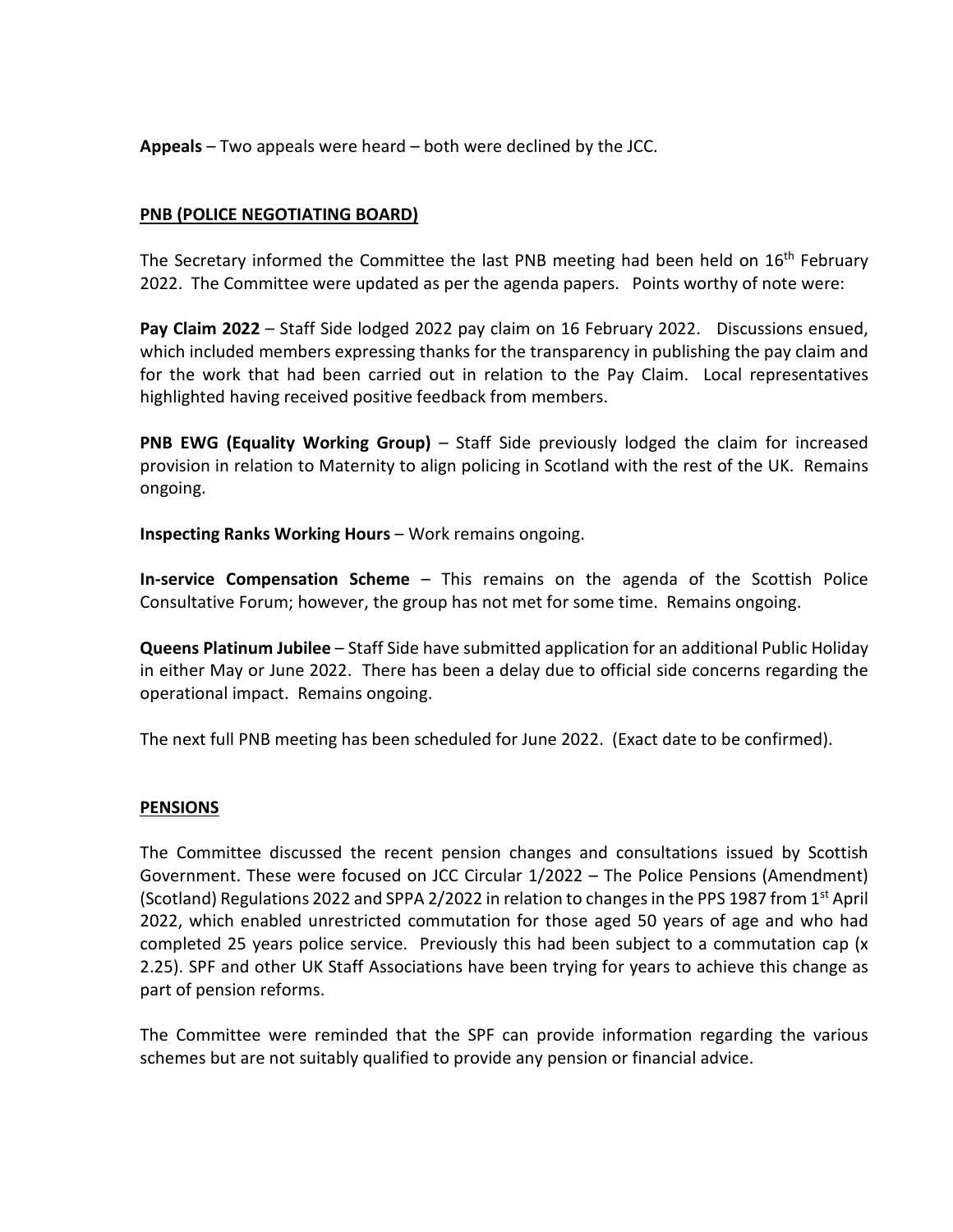**Pensions Consultations** – SPF responses were submitted regarding the recent Scottish Government consultations on the 'remedy;' the commutation cap and the commutation underpin (extension of by the Scottish Government).

**'Immediate Detriment'** (persons due to retire prior to October 2023) - The SPF legal case remains cisted, awaiting actual detriment. Remains ongoing.

**'Pension Trap'** (service in both schemes – '87 Scheme + CARE) - Government consultation regarding this issue continues. Remains ongoing.

**'Injury to Feelings'** - SPF are representing 6000 members via Thompson's Solicitors with the legal case currently cisted. The details of the England & Wales settlement are awaited. Remains ongoing.

**Pensions increase** – Increase this year of 3.1%.

**SPPA** – Issues with the SPPA continue. The SPF continue to highlight the issues and inefficiencies, including directly with the SPPA and Scottish Government. SPPA is a public organisation who report to Scottish Government who are aware of the problems officers are experiencing. It was reported that the SPPA claim that they receive very few complaints from officers. It was highlighted that members can complain direct to SPPA if they experience issues.

# **JCC CIRCULARS**

The following circulars had been disseminated since the last EAC meeting:

- **01/2022** The Police Pensions (Amendment) (Scotland) Regulations 2022 Scottish Government Consultation 2021 – Information.
- **02/2022** JCC Minute & Finance Standing Committee Minute November 2021 Information.
- **03/2022**  Wellbeing Survey Information.
- **04/2022 -** Minute of Conduct & H&S Subject Committees Information; and
- **05/2022 -** Equality Subject Committee Minutes 12/01/22 Information.

# **SOP CONSULTATIONS**

The following had been disseminated since the last EAC meeting: -

- **29/11/2021** Auditors & social media Bloggers;
- **30/11/2021** Remotely Piloted Aircraft Systems (RPAS) Code of Practice.
- **13/12/2021** Custody Policy.
- **17/12/2021** ACRA (S) 2019.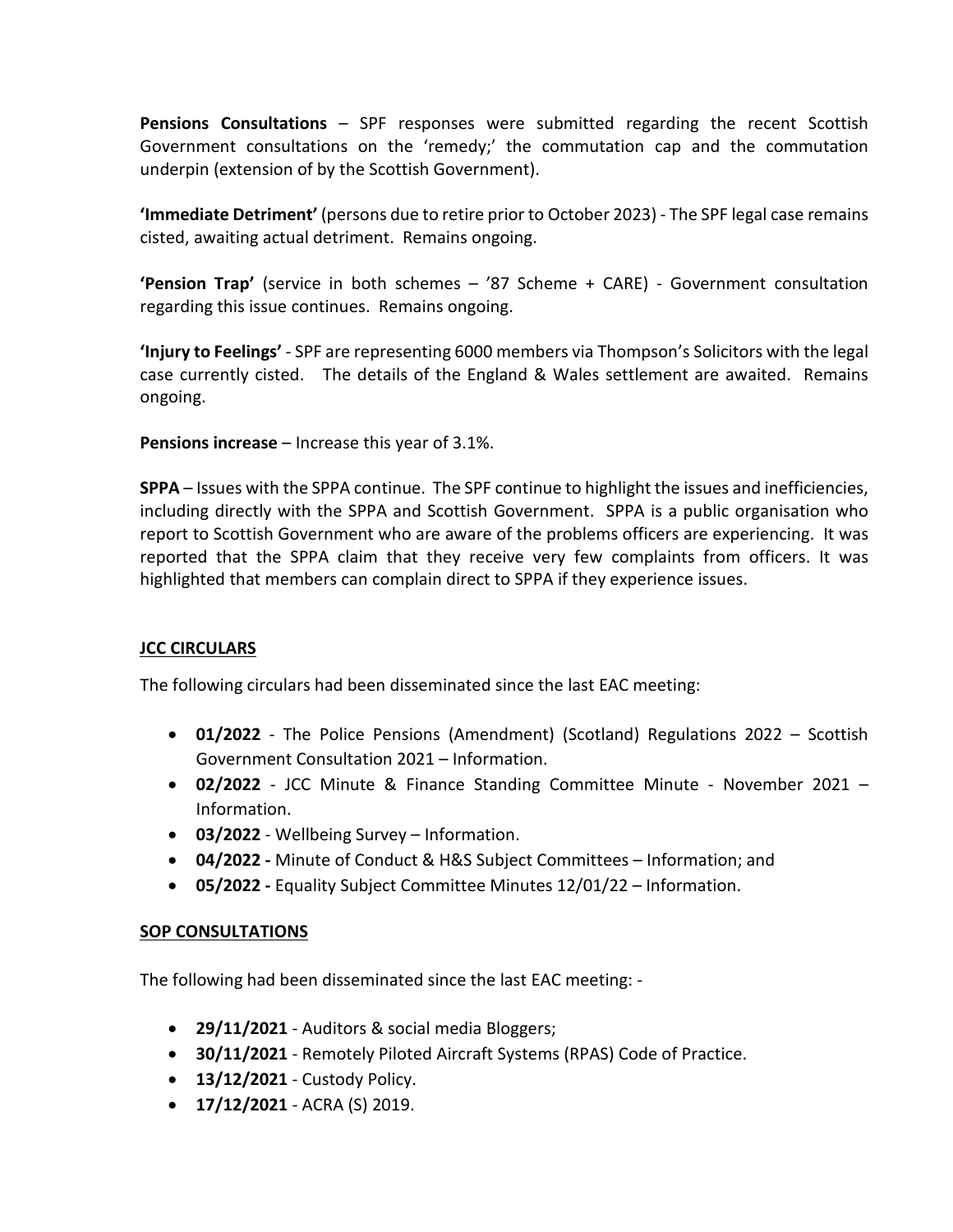- **24/12/2021** Cybercrime First Responder Guide National Guidance.
- **18/01/2022** Reports & Statements Writing Guidance.
- **24/01/2022** Productions.
- **24/01/2022** Hate Crime Campaign 2022.
- **28/01/2022** Family Liaison.
- **11/02/2022** Criminal Justice (S) Act 2016 (Arrest Process) National Guidance.
- **15/02/2022** Complaints About the Police SOP/EqHRIA.
- **15/02/2022** Care and Welfare of Persons in Police Custody SOP/EqHRIA.
- **15/02/2022** Fireworks and Pyrotechnic Articles (Scotland) Bill; and
- **18/02/2022** Draft Annual Police Plan 2022/23.

The Committee were informed of the change to circulating the SOP consultations for feedback. In the future SOPS will be sent to specific EAC Representatives whose experience/speciality/skills relate to the SOP that is being consulted on. The Committee endorsed this approach.

The next Joint Central Committee Meeting will be held on 19<sup>th</sup> and 20<sup>th</sup> April 2022.

## **b) STANDING COMMITTEE UPDATES**

The Committee were updated on the pertinent elements as per the agenda papers.

#### **FINANCE COMMITTEE**

The Chair reported that the Finance Committee last met on  $8<sup>th</sup>$  February 2022.

An update had been provided on the continued positive financial position of the Members Benefit Trust and Voluntary Fund.

The JCC approved a motion by the Chair of EAC regarding a review and SPF rule change in relation to Death Benefit; and accordingly, the payment has been increased to £5,000.

# **LEGISLATION & REGULATION COMMITTEE**

No meeting had been held. (See AOCB - JCC Standing & Sub Committees – Review/Proposal)

#### **OPERATIONAL DUTIES COMMITTEE**

No meeting had been held. (See AOCB – JCC Standing & Sub Committees – Review/Proposal)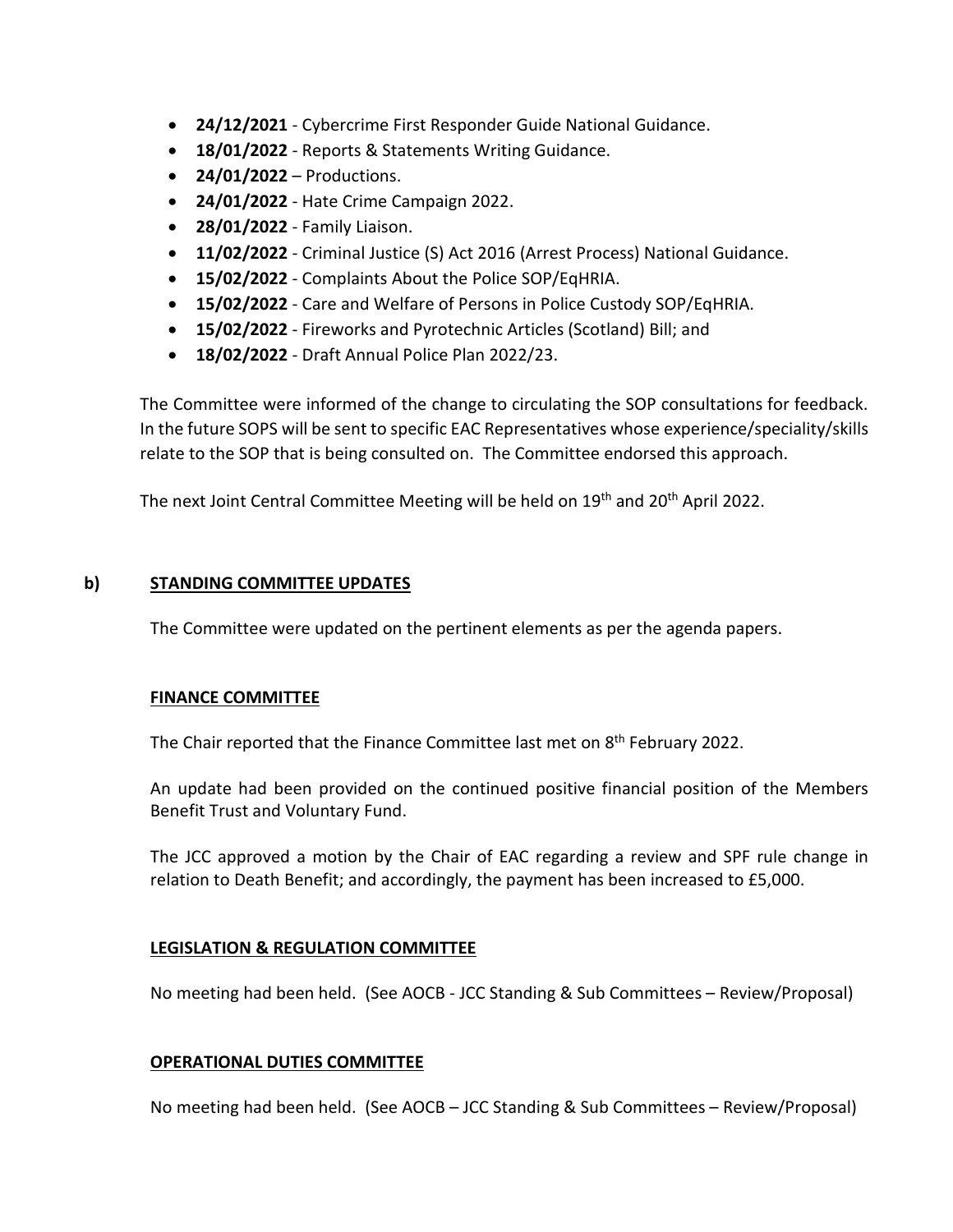#### **c) SUBJECT COMMITTEE UPDATES**

#### **CONDUCT**

The Vice-Chair reported that the JCC Conduct Sub-Committee met via TEAMs on 11<sup>th</sup> January 2022. The minutes of which had been circulated on TEAMS for the EAC Representatives. Undernoted is worthy of note:

The position in the East Area as of 1 March 2022:

Conduct on duty = 4 (No Change) Conduct off duty = 2 (Down 1) Criminal on duty = 25 (Down 1) Criminal off duty =  $16$  (Up 1)

Twelve criminal cases in the East have been closed since the last quarterly meeting and ten officers in the East Area are currently suspended.

A bottleneck has developed in relation to court cases waiting to be heard due to COVID and, there is a real danger that these cases will be heard in and around the same time, resulting in a deluge of conduct cases.

**Sheku Bayoh** – the Public Enquiry in relation to Mr Bayoh's death continues and has gathered pace in recent times, with the Hearings to commence on 10<sup>th</sup> May 2022.

**WhatsApp** – officers involved in this case have lost their most recent right to appeal. Contingencies are in place to support these officers.

The Vice-Chair thanked those on the Committee he had to reach out to for assistance in recent times to support colleagues attending courts etc. Their help had been greatly appreciated both by himself and the officers they had supported. He went on to say that given the demands that lay in the months ahead, he was in no doubt that the request for assistance from the Committee would become more frequent to help deal with the volume of work expected. He emphasised the importance of pulling together as a Committee especially as three of the four full-time office bearers would be retiring within the coming months.

An opportunity remains for a representative to fill one of the conduct positions within 'E' Division and the Vice-Chair sought a volunteer(s) for the vacancy.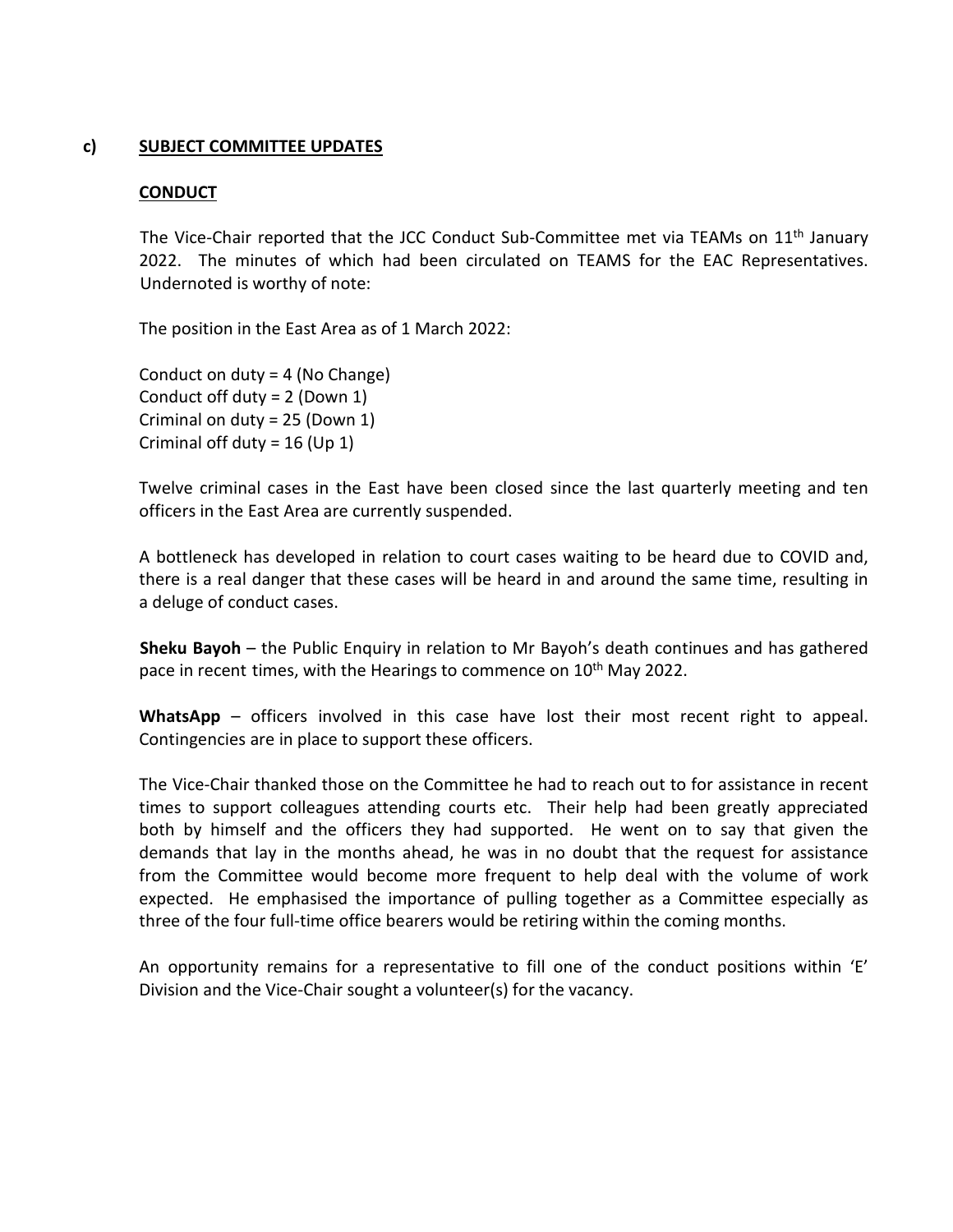#### **EQUALITY**

The Chair updated the Committee in relation to equality matters within the East Area, including the following items of note:

Ill-heath retirement process continues to be the subject of delays because of COVID.

PSoS have appointed four new selected medical practitioners to address the backlog however, there are still considerable delays for our members remaining within the process. To date these officers continue to be supported by PSoS and the SPF.

Regrettably, when applying for flexible working in certain areas our members continue to encounter challenges.

#### **HEALTH & SAFETY**

The Deputy Secretary provided this update, with the following highlighted:

**COVID Update** – Nationally there are improvements although absence within the Force remains high.

The wearing of IIR masks is likely to remain within police buildings and cars with guidance around the wearing of FFP3 masks remaining the same. If there is a perceived risk, then officers must wear their FFP3 masks to protect themselves. Endorsement of the clean-shaven policy.

**Administration & Governance** – the Deputy Secretary reported that there are currently 4 x ongoing H&S Investigations in the East Area.

**PSoS** – the Service have recruited 2 x new Health & Safety Advisers. Regular monthly Health & Safety meetings with all East Divisions, CJSD, Road Policing and LDT continue to be very productive allowing any emerging issues to be raised and addressed.

**Training** – further IOSH training courses will take place later in the year for those EAC Representatives who remain to be trained. Any representatives experiencing difficulties regarding the attendance at meetings or training courses should highlight this to the Deputy Secretary who is the Area lead for Health & Safety.

**Assaults** – SCoPE has reported an increase in assaults on Police Officers in Scotland. Some areas have adopted the process not to close crime reports until a SCoPE reference has been added which is clearly making an impact on the numbers.

**OST Review Process** – mores incidents are to be reviewed from an OST perspective to ensure timeous sharing of learning should a particular issue develop, or equipment fail or be ineffective.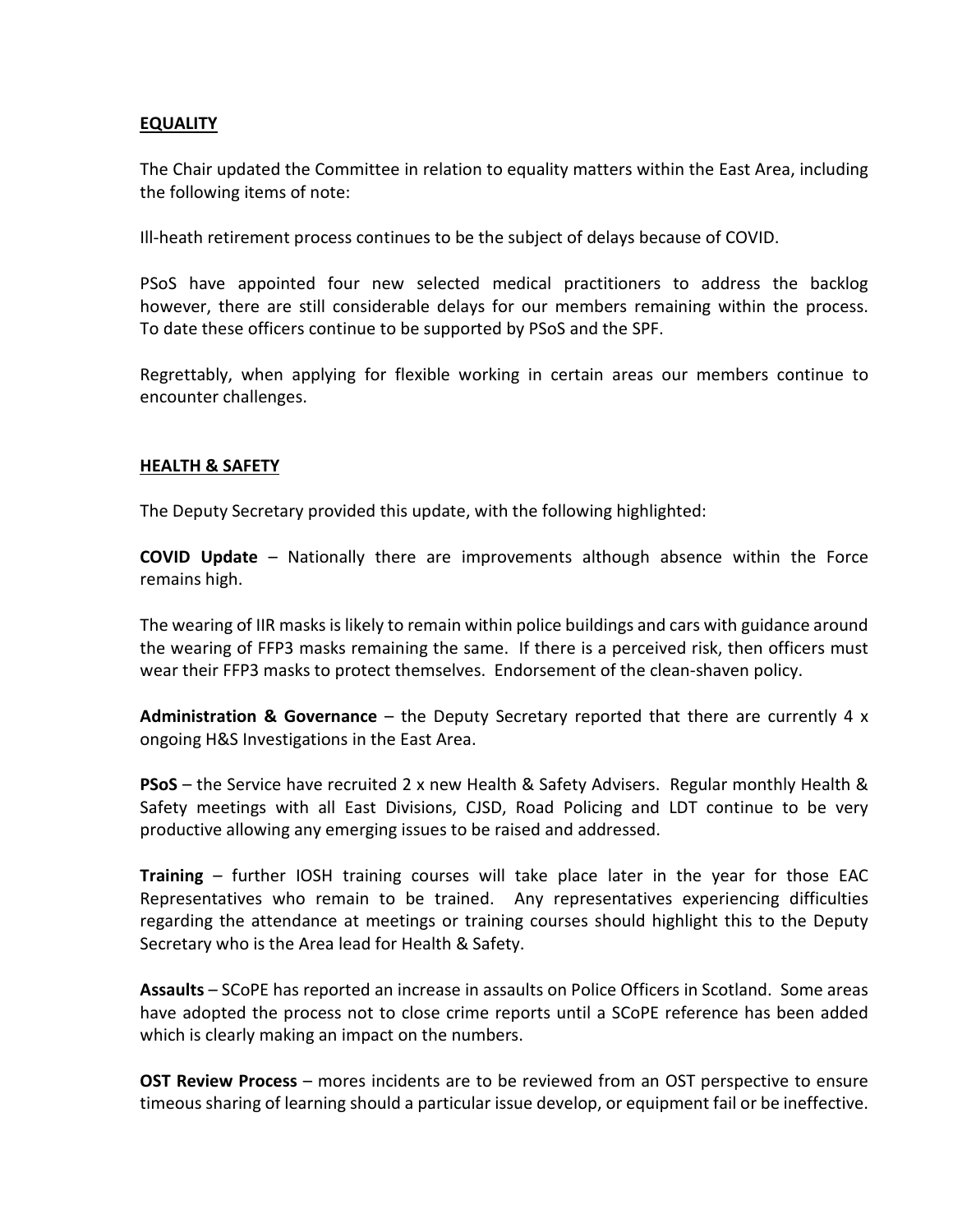**CJSD** – a variety of steps to reduce the amount of time custodies are spending waiting to be processed are currently being taken as, this is seen as a significant flashpoint and the cause of many assaults in Custody areas. There has been a substantial increase in the submission of "The Use of Violence Forms" however, it is uncertain if this is due to improved reporting or, an increase in violence.

There are challenges within PCSO-Led Custody areas in particular delays with prisoner transfers and processing, leading to hostile environments for officers. Also, constant obs duties and prisoners being unable to use toilet facilities due to COVID.

**Taser** – training continues although will be delayed for a period due to the suspension to training associated with COVID. Tasers are now available in more hubs having a positive impact on the number of previously trained officers in terms of accessing/carrying the equipment.

**Personal Protective Equipment – (PPE – Body Armour)** – the three volunteers are yet to be identified in respect of the formed armour. If successful, it will take approximately one year for the Home Office Certification. Only fifteen officers responded to the User Survey with the feedback generally being positive in relation to comfort and flexibility. Phase three will commence in November with 5281 standard body armour and 670 ballistic armour wearers measured with ballistic being priority. It is hoped to have the delivery by the end of the financial year. Resulting in 8000 officers possessing new armour and the old armour being completely replaced.

**Clothing & Equipment Working Group Hearing Protection Trials** – following testing completed by Heriot Watt University on the Surefire EP4 Headsets, User Trials were due to commence over the Christmas period at events such as football matches however, it is uncertain if the trials took place!

**Cycle Equipment** – Kit List has been agreed and procurement are progressing with contracts.

**Vehicles** – further incidents have been reported involving catastrophic failures of the engine of BMWs in England. PSoS provided reassurance that the traffic light system for use of the vehicles is being adhered to. There has now been a significant increase in the Volvo fleet being held by PSoS.

**Naloxone** – The Committee discussed Naloxone, with lots of questions, but not many answers regarding the specifics in terms of the future carriage, e.g., will carriage be mandated by the Chief Constable? etc. Further communication/decision/policy awaited from PSoS.

The Health & Safety Committee had been informed in October that there had been forty-seven recorded uses with no issues regarding the Ambulance response in all cases.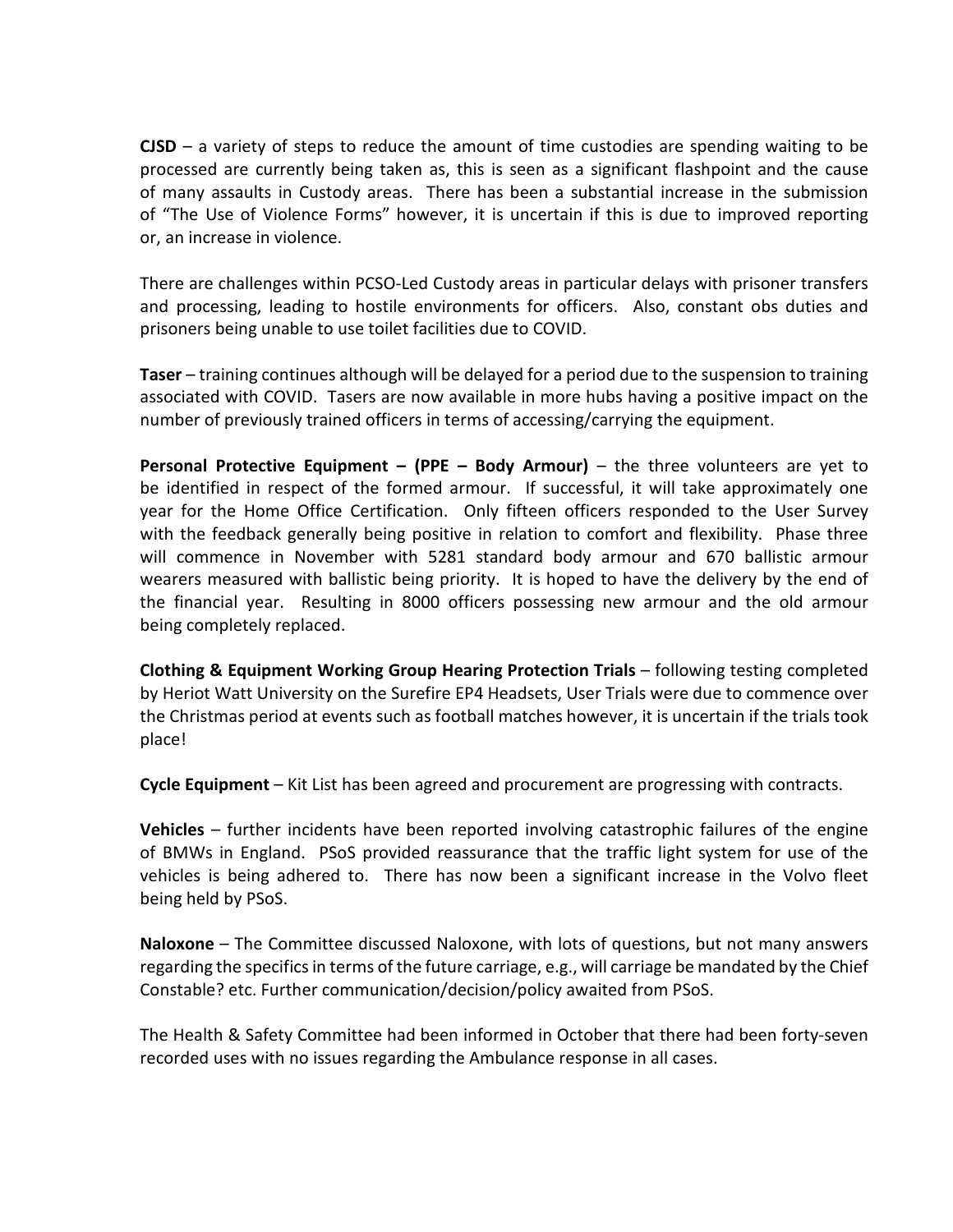**First Aid** - both individual and vehicle first aid kits are being 're-vamped' to contain items that are more in line with the training officers now receive at OST and advanced first aid training courses. This will enable officers to deliver a better response to significant injuries suffered by colleagues and the public.

Discussions are ongoing in relation to the roll-out of first aid training and the impact of scheduling this into the training backlog due to the ongoing suspension of all 'non-essential' training. First aid training is currently not being classified as essential training due to other competing training priorities, therefore it may be next year before it re-commences.

**Casualty Transport** – A Positional Statement has been received by the Scottish Ambulance Service in relation to this.

This policy is aimed at where there is a risk to life and, not convenience, with considerations covering associated liabilities and responsibilities placed on those who make the decision to move the casualty, or alternatively leave an incident if the clinical advice is that the casualty does not need to be transported to A&E. PIRC and COPFS roles in respect of officer scrutiny and protection require further clarity.

**Winter Issues 4x4x4 Vehicles** - Fleet have confirmed that they have supplied the Scottish Borders ('J' Division) with two new vehicles. 'J' Division had sourced two 4x4 vehicles on hire to see them through the winter and challenging weather conditions.

**Electric Vehicles** – several electric vehicles had been marked up specifically for COP26 with police markings should have had the markings removed prior to being distributed. It would appear, that this has not happened, and they have been distributed whilst still marked up. The Fleet Manager has assured the Deputy Secretary that these vehicles should only be used for community and **not response** therefore, the Committee were asked to let her know if they see any being used in response mode as they do not have the capacity to carry the necessary equipment.

The Deputy Secretary informed those present that Ricky Wood would be replacing her as the new Health & Safety Lead for the East Area when she retires in June 2022.

# **d) DIVISIONAL UPDATES**

#### **'C' Division**

Chief Superintendent Alan Gibson, Superintendent Drew Sinclair and Superintendent Mark Lundie met with Martin Vickerman, Mark Murphy, Allan Lapsley and Lyn Redwood. The following items being worthy of note: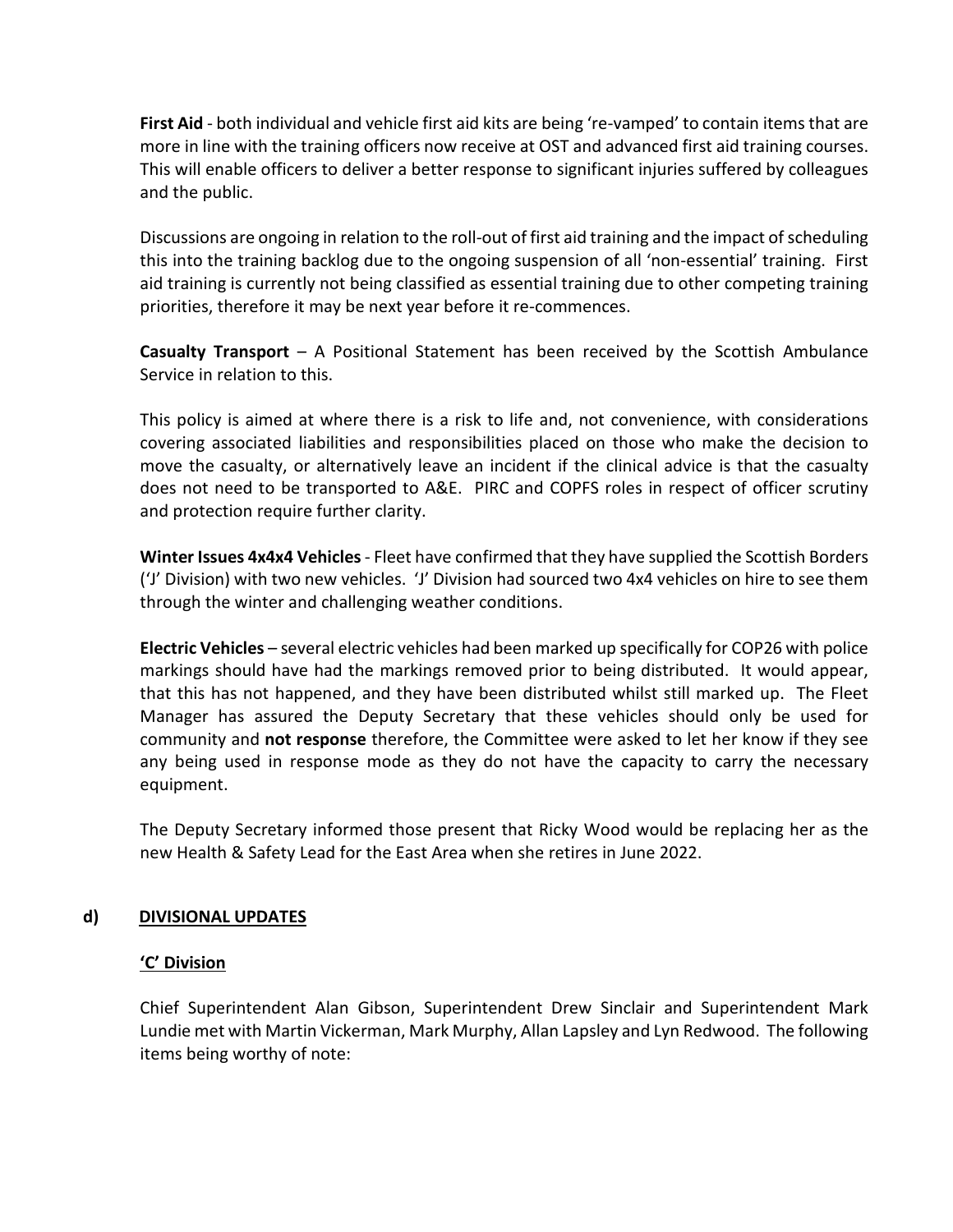**VSA 2x2x2x Shift Pattern –** an internal 'C' Division survey had been carried out by divisional management which had a 61% positive return. If introduced, it is not likely it will come into Force until late Summer 2022. If approved this will bring 'C' Division in-line with the other three divisions in the East in terms of the '222'.

**Custody – Closure of Falkirk/transfer to Dunfermline** – discussions ensued regarding the 12 week closure of Falkirk Custody for refurbishment. The lack of female officers on duty within custody; response officers routinely being expected to travel to Dunfermline to take released prisoners' home or bring medication and, prisoners going to Larbert Royal Infirmary for treatment as opposed to Forth Valley being a real issue when there is no overlap.

**Custody Suite – Stirling** – positive feedback from officers and custody staff regarding the reopening of Stirling for processing of compliant, 'low risk' prisoners. This has been efficient, and members hope that it can remain open in the long-term.

**New Body Armour/Vests** – lack of pockets making them unsuitable for operational policing with some officers resorting to cutting pockets off old vests. **No alterations are to be made to any police issue vests.** 

**Other topics** – raised and discussed were officers countermanded for court and being changed to meet a lack of resources; unsupportive comments being recorded on job applications due to the current lack of resources in the division and Operation Einstein (Divisional response to Old Firm matches).

# **'E' Division**

The Committee were informed that Chief Superintendent Scott had been unavailable, and no meeting had been able to be held this quarter. A meeting will be arranged for a future date. Recent, ongoing Issues within the division including a lack of resources and the lack of operational vehicles have been raised with the command team.

# **'J' Division**

The meeting had taken place on 15 February 2022. Present had been Chief Superintendent Paton, Superintendent Hazlett, James Gowling, Bryan Jones, and David Hughes.

Discussions focused on resourcing challenges within the division, the lack of training and development opportunities for officers and supervisor/officer cover resulting in multiple moves across sub-divisions. The failing fleet and the lack of infrastructure for electric/hybrid vehicles.

A newly formed Divisional Estate Group has been created to look at estate issues

Other issues / topics included Acting, and members frustrations regarding court citations.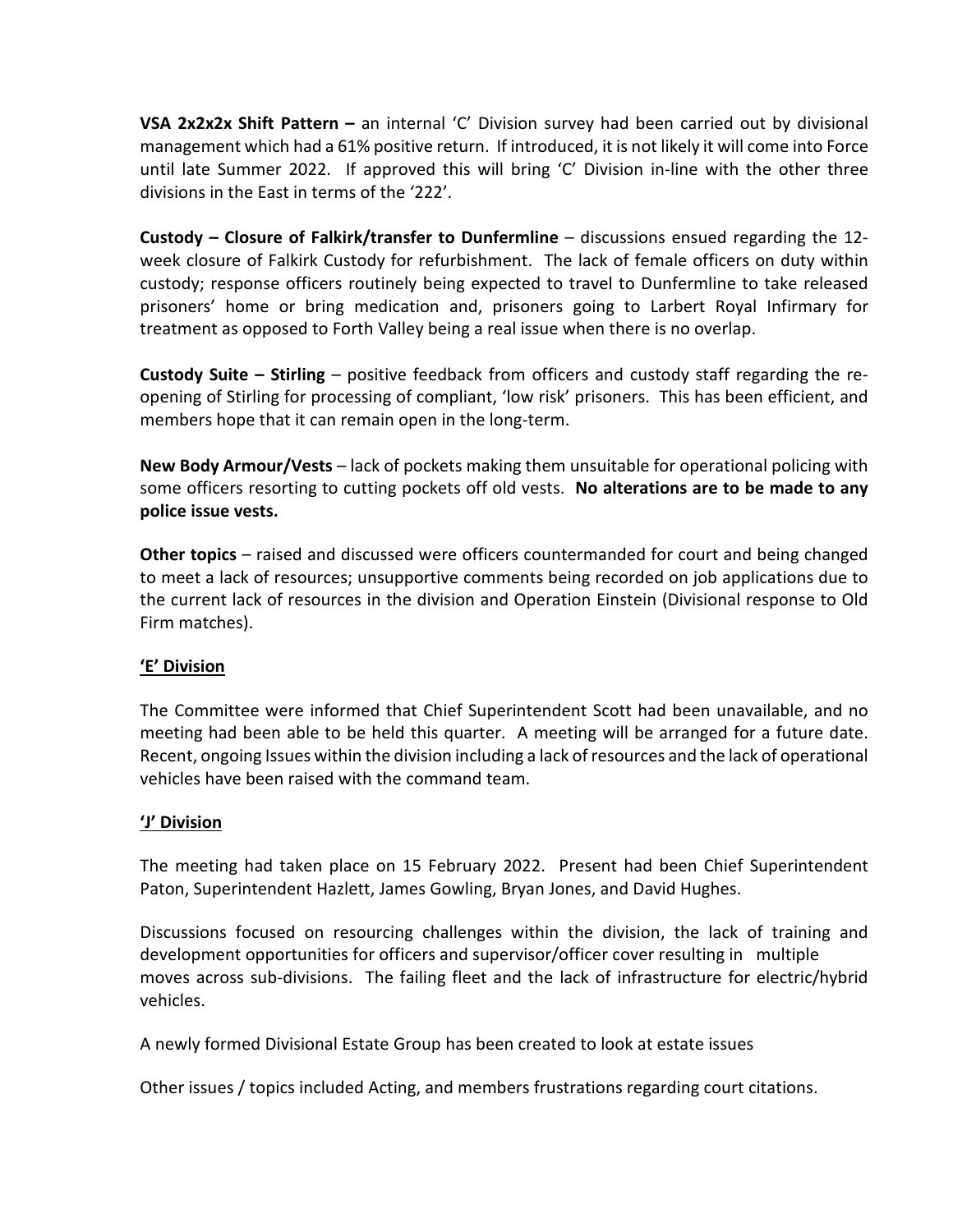#### **'P' Division**

It was reported that there had been no meeting in the past quarter. Local Reps to seek to arrange a future meeting.

#### **e) MAJOR EVENTS**

The Secretary highlighted the following events that directly impact upon the East Area in the coming weeks/months: -

- **Operation Woodrow VI (Holyrood Royal Week)**  is due to take place at the end of June, beginning of July 2022; and
- **Operation Apostle (150th Open Golf at St Andrews)**  will run from the 10 July to the 17 July 2022.

#### **8 NEW BUSINESS**

No new business.

#### **9 ANY OTHER COMPETENT BUSINESS**

# **Joint Central Committee (JCC) Standing and Subject Committees/Proposed Changes to Structure**

The Secretary discussed the proposed changes to the Joint Central Committee (JCC) Standing and Subject Committees and sought opinion/feedback/comment from the Committee.

The General Secretary/JCC highlighted an issue around escalating matters to the Chief Constable and PSoS. Defined and appropriate routes are required, and it has been proposed to replace several of the existing Committees, except for the Finance Committee and Health & Safety Subject Committee (required by law), with 3 x new Sub-Committees, namely People, Working Practices and Policy Procedures. The proposal suggests that the new Sub Committees would replace the existing Legislation and Regulation, and Operational Duties JCC Standing Committees, as well as the Conduct and Equality JCC Subject Committees.

If approved, the Secretary suggested that three new Sub Committee titles could become new standing Agenda items for all EAC meetings, which would hopefully assist in terms of highlighting